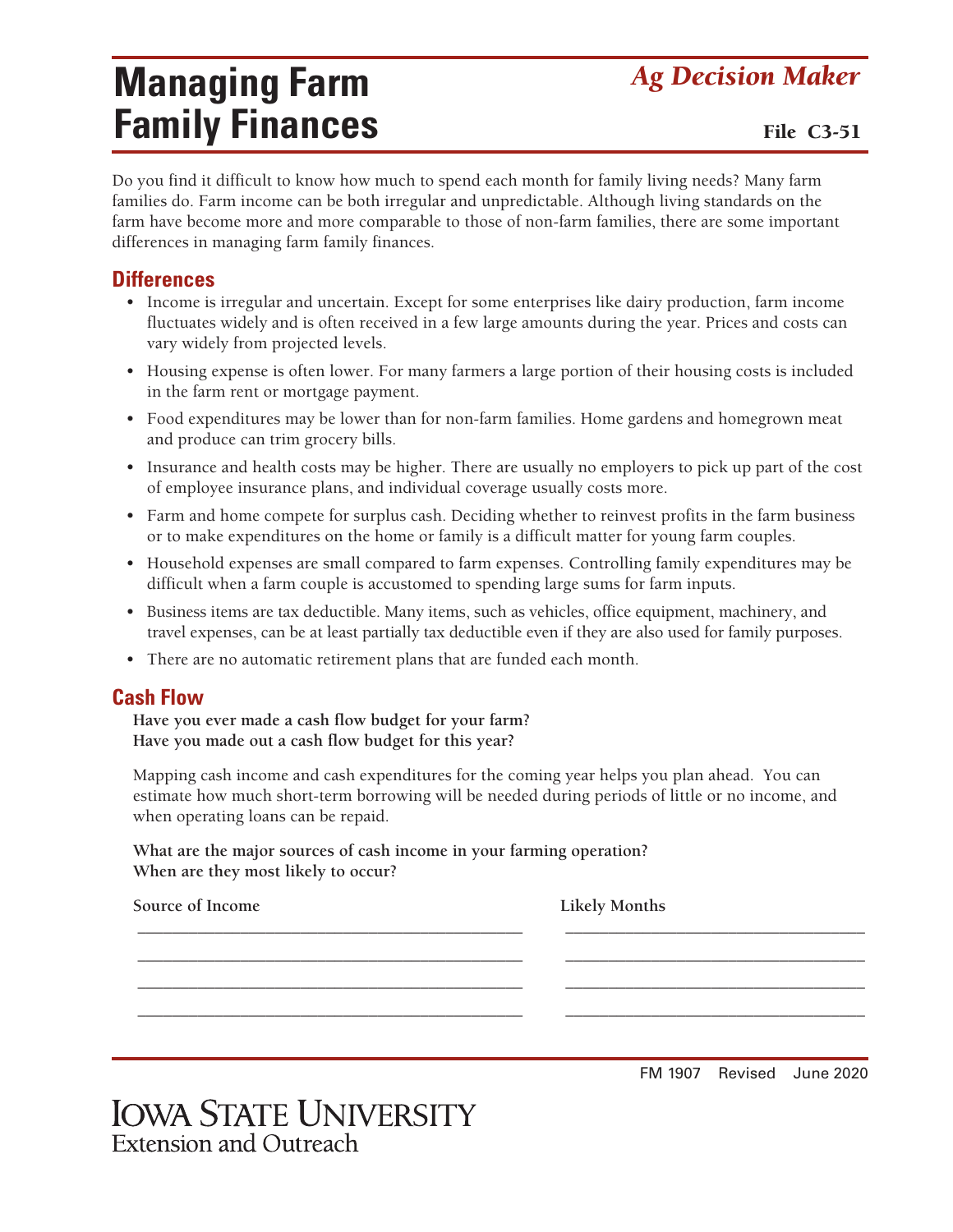By combining your expected yields and livestock production with your best estimate of possible selling prices you can project cash inflows or income.

**What are the major production expenses and loan payments in your farming operation? When are they most likely to occur?**

**Will you need to make any large investments in machinery, livestock or land in the coming year?**

Subtracting your best estimates of costs for feed, seed, fuel, chemicals, hired machinery and labor, livestock, repairs, taxes, and other expenses tells how much will be left over for paying debts and family living expenses.

Tips on cash flow budgeting can be found in **Twelve Steps to Cash Flow Budgeting** (*FM 1792/AgDM C3-15*, store.extension.iastate.edu/Product/FM1792-pdf). Hand worksheets and electronic spreadsheets are included.

### **Household Budgets**

**Have you ever made a household spending plan?**

A careful estimate of how much is needed each month for family **living expenses** is important but not easy. Projections of expenditures for food, clothing, personal items, health, education, home maintenance and utilities, education, transportation, and giving can best be made from your own past records.

**How much do you estimate your family spends each month? During which months is spending greater than the average?**

|                             | Monthly       |                       |
|-----------------------------|---------------|-----------------------|
| Item                        | Expenditure   | <b>Highest Months</b> |
| Food, including restaurants | $\frac{1}{2}$ |                       |
| Clothing and personal items | $\frac{1}{2}$ |                       |
| House utilities and repairs | $\frac{1}{2}$ |                       |
| Recreation                  | \$            |                       |
| Gifts and donations         | \$            |                       |
| Transportation              | \$            |                       |
| Education                   | \$            |                       |
| Life and health insurance   | \$            |                       |

Were you unsure about some of your answers? Projection and control of family living expenses is difficult without records of past spending habits. Many farm record books and computer systems contain sections for recording living expenses. Whether handwritten, online banking or computer systems are used to track family living expenses, both farm and family records need to be updated regularly.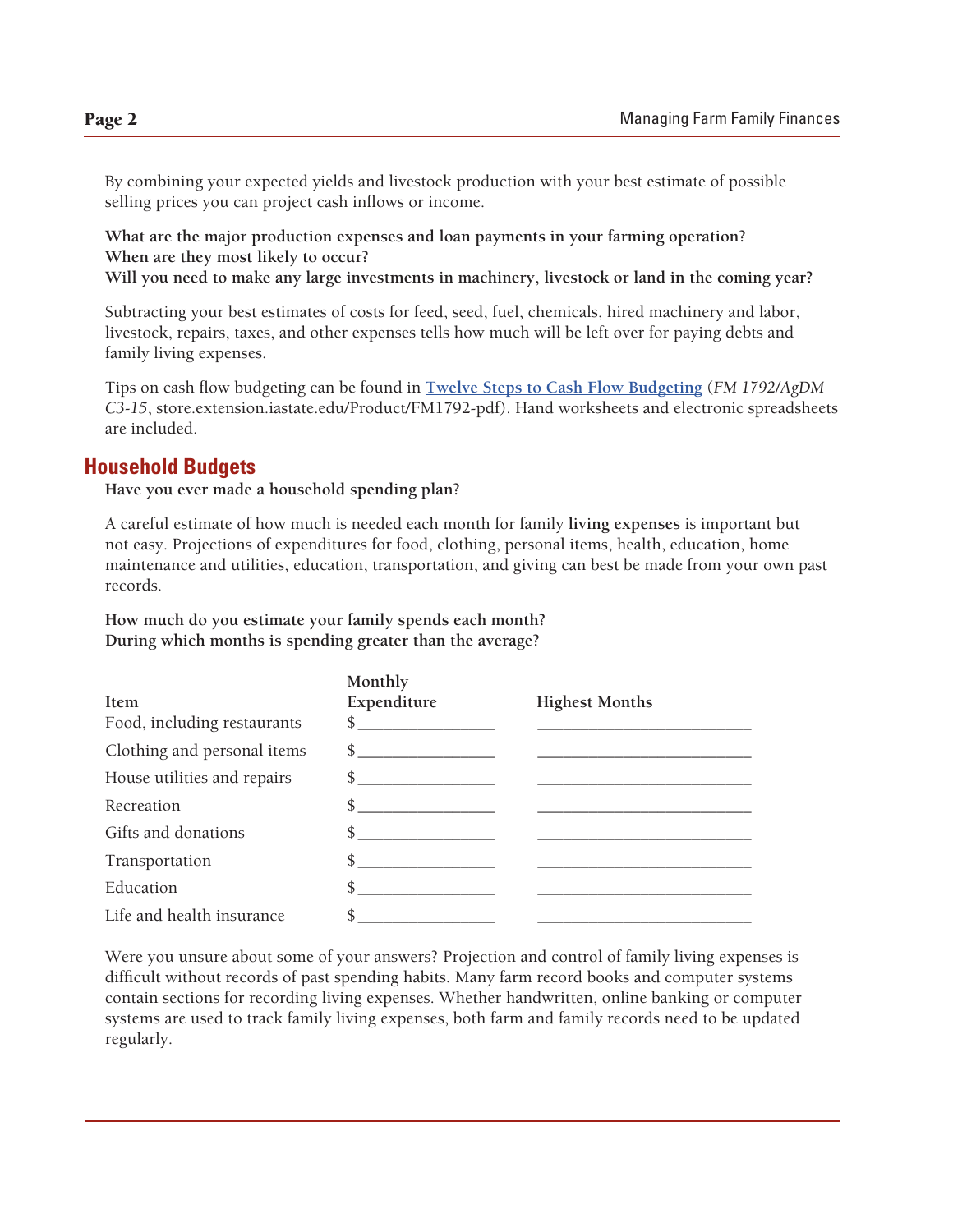## **Off-farm Income**

In many farm families, one or more members receive earnings from off-farm employment or businesses. These earnings can be used to pay a significant portion of family living expenses and investments.

**What sources of off-farm income do you anticipate having this year, how much income do you expect (after deductions), and when do you expect to receive it?**

| Source | Amount for the Year Months Received<br><u> 1980 - Jan Stein Berlin, amerikan besteht besteht aus der Stein Berlin und der Stein Berlin und der Stein Berlin</u> |  |
|--------|-----------------------------------------------------------------------------------------------------------------------------------------------------------------|--|
|        |                                                                                                                                                                 |  |
|        |                                                                                                                                                                 |  |
|        |                                                                                                                                                                 |  |
|        | Total \$                                                                                                                                                        |  |

### **Adjustments**

You may need to adjust last year's expenses due to changes in the family situation, such as a child entering school or a debt being repaid. Adjust for inflation by increasing the previous year's expenditures by a projected rate.

**What expenditures did you make last year, such as for a vehicle, furnace, or preschool tuition, that you will not have to make this year?**

| Item (last year) | Cost for the Year |
|------------------|-------------------|
|                  |                   |
|                  |                   |
|                  |                   |
|                  |                   |
| Total \$         |                   |

**What expenditures will you have this year, such as school lunches, car payments, and dental work, that you did not have last year?**

| Item (last year) | Cost for the Year |
|------------------|-------------------|
|                  |                   |
|                  |                   |
|                  |                   |
|                  |                   |
|                  | Total \$          |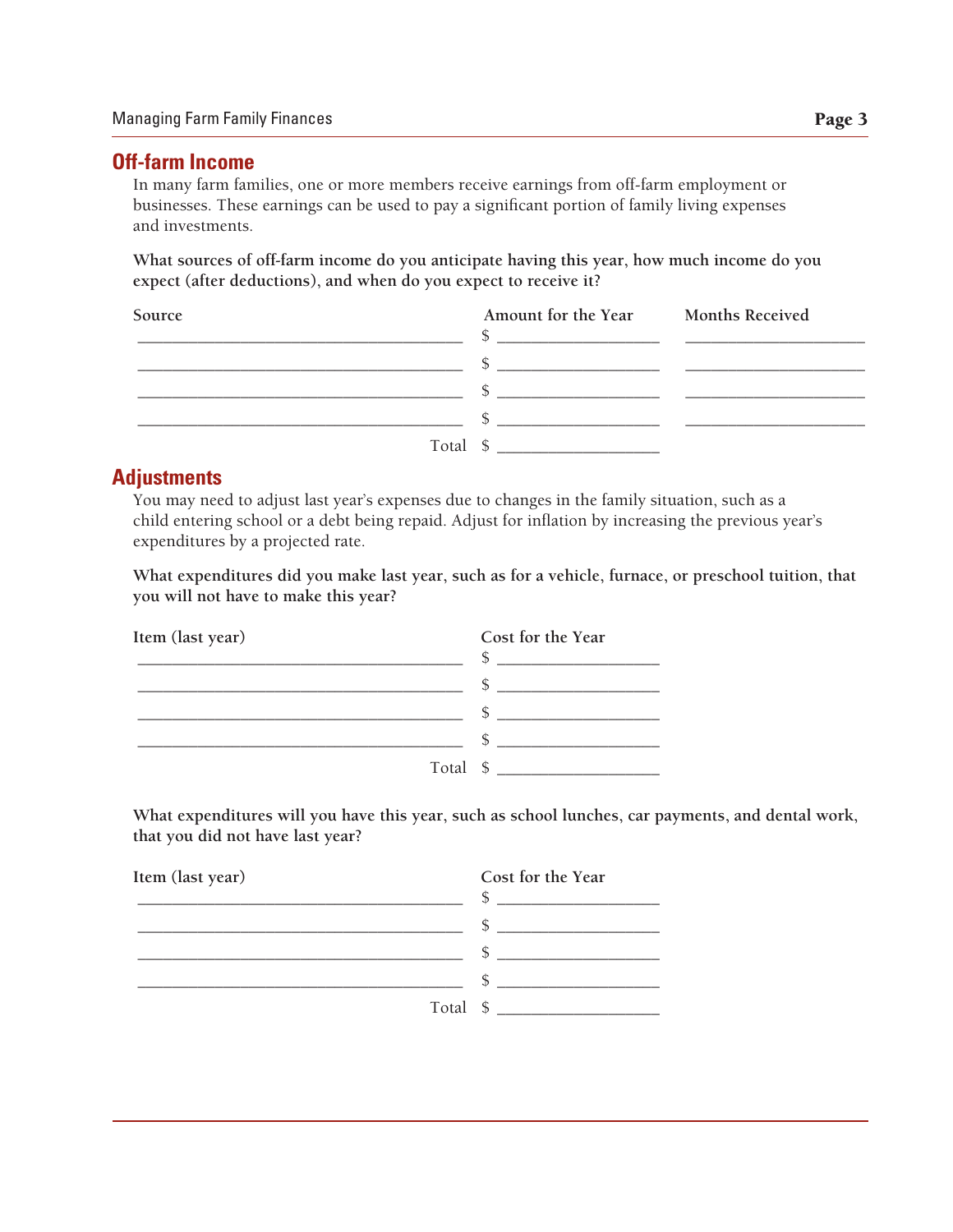**Priority—High,**

# **Separate Accounts**

**Do you have separate bank accounts for family and business expenditures?**

Budgeting, financial record keeping, and income tax preparation are all simpler if a farm business bank account is set up separately from the family account. Money can be transferred from the business account to the household account according to your spending plan. Household expenditures can be monitored more easily.

When no farm income is anticipated for several months, it may be useful to place some funds for future living expenses in a separate savings account. Gradually transfer them to the home account to discourage unnecessary spending. When off-farm income is received on a regular basis, a separate account may be set up to deposit this income and pay work-related expenses.

# **Setting Goals**

Most families have a want list for such things as a family vacation, home improvements, or a recreational vehicle. Below you can list some possible extra expenditures you might make for the household, individual family members, or the farm enterprise, if income permits. Estimate the cost. Decide what priority you would give this expenditure. Compare your ideas with those of other family members.

| Item | Cost          | Priority—High,<br>Medium, or Low?       |
|------|---------------|-----------------------------------------|
|      | $\sim$        | <u> 1989 - Andrea Station Barbara (</u> |
|      |               |                                         |
|      |               |                                         |
|      | $\mathcal{S}$ |                                         |
|      | $\sim$ $\sim$ |                                         |
| Farm |               |                                         |
|      |               |                                         |

# **Establish a System**

**Does your family have a system to decide how income will be divided between farm and family expenditures?**

**Or does this present a conflict each time farm income is received?**

Deciding how to allocate income between farm and home before it is received can prevent conflict. Here are some examples:

- Earmark a fixed percentage of all farm sales for family use. For many farm families, 10% of gross income may be reasonable. For high sales, high expense enterprises, such as cattle feeding, a lower percentage may be sufficient.
- Transfer a fixed amount to the household account each month for basic needs. At the end of the year, allow a certain proportion of net farm income (10% to 20%, for example) for nonessential household expenditures during the following year. Use your list of priorities as a guide.
- Where off-farm income is available, it may all be channeled into the family expenditure account. Or certain enterprises on the farm, such as the sale of culled cows, dairy calves, or extra crops, may be designated for extra family living income.